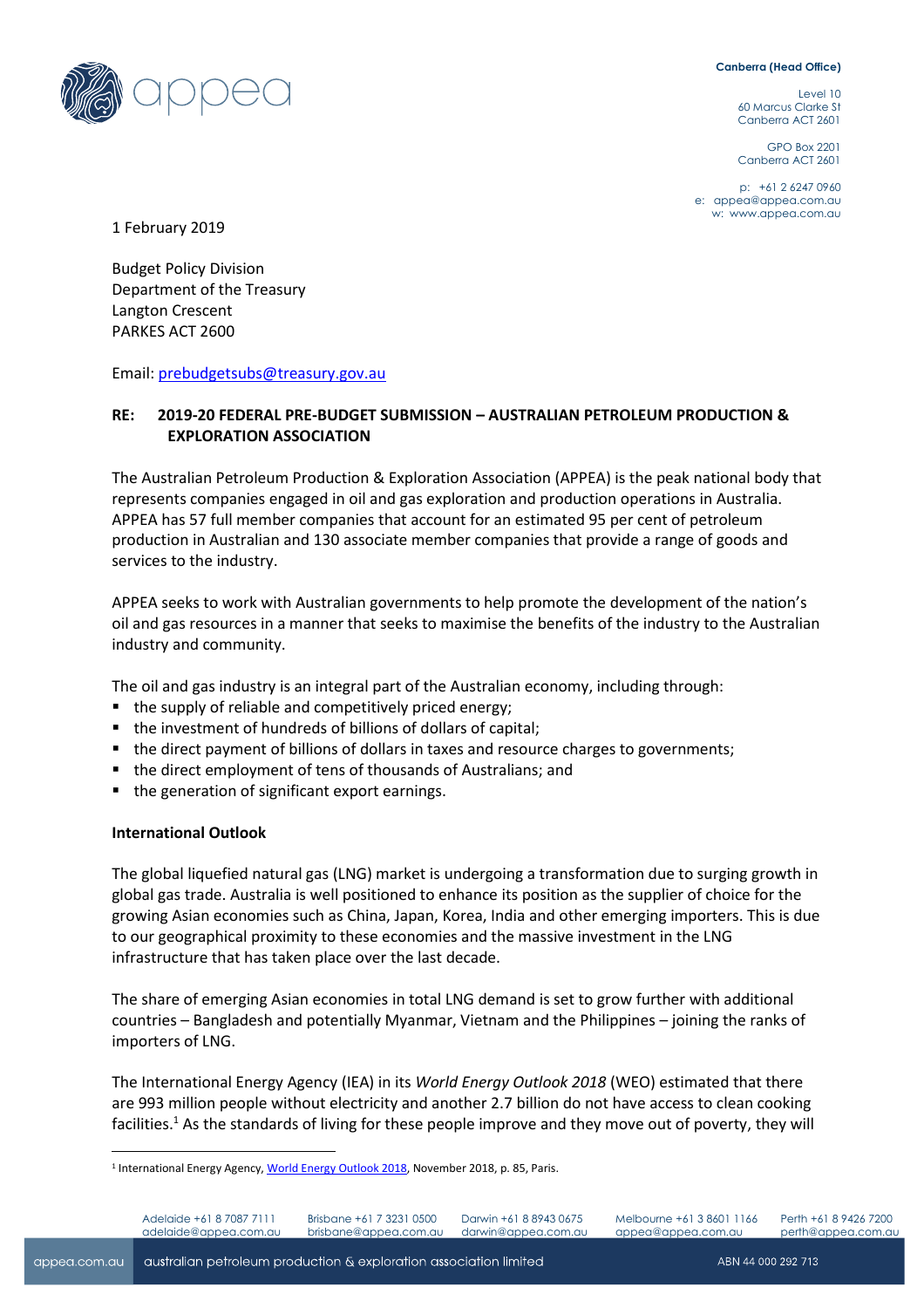

consume more energy for household and industrial purposes. The WEO estimates lack of access to clean cooking facilities is the cause of more than 2.6 million deaths globally per year.<sup>2</sup>

The Australian oil and gas industry has invested over \$300 billion in natural gas production, transport, liquefaction and export facilities over the last decade. This investment will deliver returns for Australia with export income increasing to more than \$50 billion in 2018-19, more than double compared to \$22.3 billion in 2016-17.<sup>3</sup> This growth means LNG is one of Australia's greatest export earners.

A key challenge in achieving future growth in the industry is maintaining Australia's competitiveness in the face of a changing global energy sector. Being a relatively high-cost producer combined with a relatively complex domestic regulatory framework and ongoing policy uncertainty will continue to make it challenging for Australia to capture the next wave of global investment in the LNG sector.

If Australia is to capture further investment in LNG production, it is vital to get the policy settings right by maintaining a stable and competitive tax regime and reducing regulatory costs. Key policies include:

- allowing transparent, open and secure access to resources for exploration and development;
- supporting investment and industry productivity through a stable taxation regime that recognises the costs of doing business; and
- facilitating access to domestic and international markets on globally competitive terms.

The Fraser Institute's *Global Petroleum Survey 2018* released in November 2018 ranked 80 jurisdictions on 'barriers to investment' to oil and gas exploration and production. The survey results indicate that New South Wales (73<sup>rd</sup>), Victoria (77<sup>th</sup>) and Tasmania (78<sup>th</sup>) are amongst the worst 10 in the world. Jurisdictions within this group include Venezuela (80<sup>th</sup>), Yemen (79<sup>th</sup>), Libya (76<sup>th</sup>) and Iraq (75<sup>th</sup>).<sup>4</sup> These are also the 3 jurisdictions in Australia that have banned or restricted onshore gas development. The three states have been poor performers for years, but their investment rankings continue to fall.

#### **Domestic Gas Supply**

 $\overline{a}$ 

The east coast gas market is at an important stage of its development. A continuing failure to unlock new gas supplies will place homes and businesses under increasing and unnecessary price and supply pressure. The key way to place downward pressure on prices is to increase investment and supplies. Government actions are needed to address supply tightness and climbing energy costs.

Over the previous two years, the industry has committed to developing and ensuring there is no shortfall in domestic gas supply and has been successful in making natural gas available to the domestic customers at prices lower than the peak of 2017. The release of the Australian Competition and Consumer Commission's (ACCC) latest *Gas Market Inquiry 2017-2020* report confirms that east coast gas prices remain below 2017 peaks, due largely to new supply entering the market.<sup>5</sup>

<sup>&</sup>lt;sup>2</sup> International Energy Agency, World Energ[y Outlook](https://www.iea.org/weo2018/) 2018, November 2018, p. 85, Paris.

<sup>&</sup>lt;sup>3</sup> Department of Industry, Innovation and Science, *[Resources and Energy Quarterly](https://industry.gov.au/Office-of-the-Chief-Economist/Publications/Pages/Resources-and-energy-quarterly.aspx)* publication series.

<sup>4</sup> Fraser Institute[, Global Petroleum Survey 2018,](https://www.fraserinstitute.org/sites/default/files/global-petroleum-survey-2018.pdf) November 2018.

<sup>5</sup> ACCC, *[Gas inquiry December 2018 interim report](https://www.accc.gov.au/publications/serial-publications/gas-inquiry-2017-2020/gas-inquiry-december-2018-interim-report)*, 18 December 2018.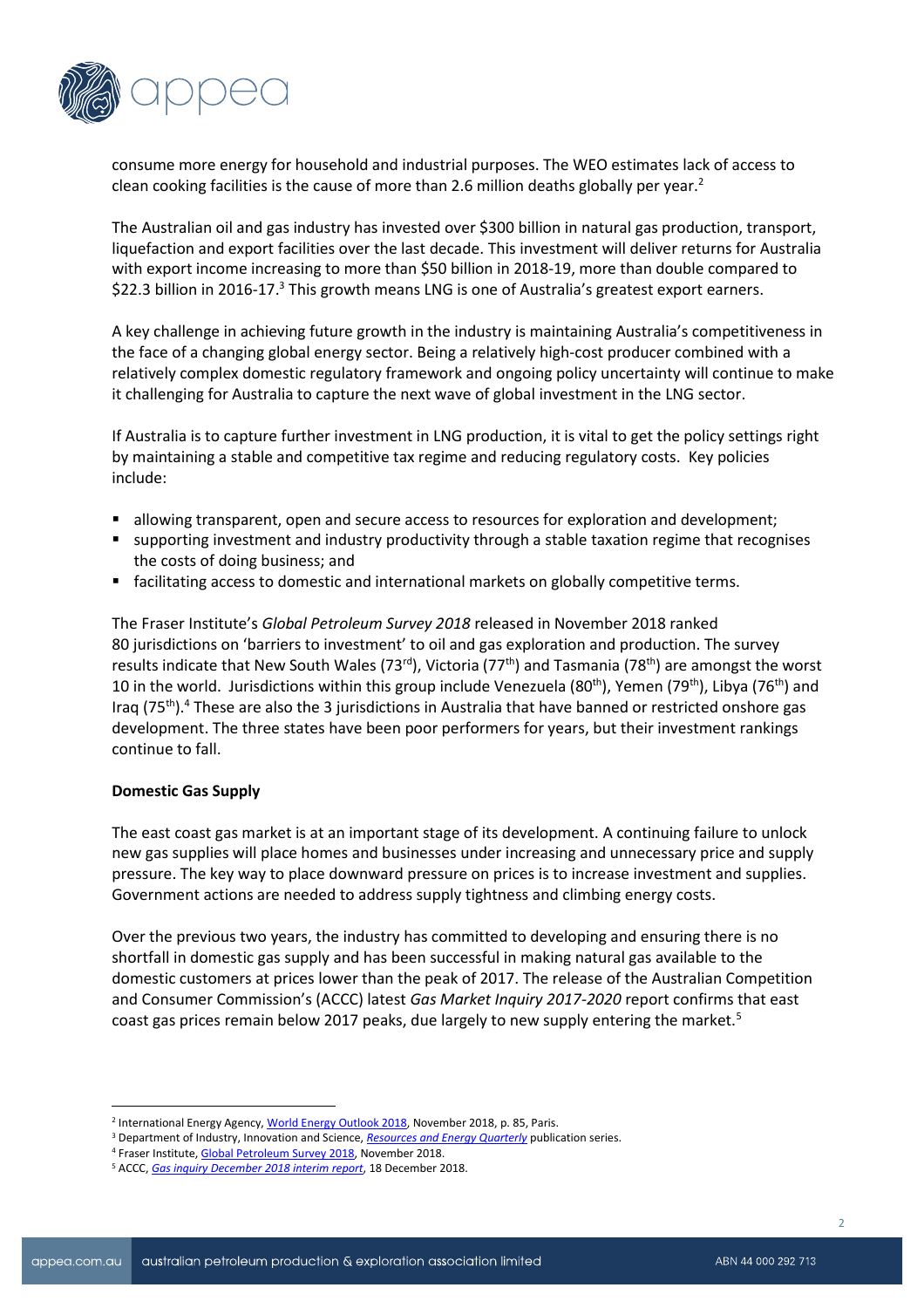

The past year has seen significant announcements from Arrow Energy, Shell Australia, Senex, Cooper Energy, Strike Energy, GLNG, Australia Pacific LNG, Origin Energy, Santos, ExxonMobil and BHP to bring on new gas supply.

The ACCC report confirms, yet again, that customers in New South Wales and Victoria are paying more than necessary for their gas. This is at least in part as a result of state government restrictions on developing local gas resources. Importing gas from Queensland adds \$2-\$4/GJ to retail prices in the southern states. As the ACCC noted in releasing the report:

*The most material pricing benefits for domestic gas users are likely to come if additional lower-cost gas is produced in the Southern States …*

APPEA continues to urge state governments to adopt policies that consider and manage the risks of individual gas development projects, rather than implementing blanket moratoria and regulatory restrictions. Governments wanting lower gas prices, more investment and more diversity of supply have the solution to hand – follow the Northern Territory's recent example and support the safe, responsible development of the resources within their jurisdiction.

Developing new reserves in the present market conditions can be challenging. Commodity prices remain relatively subdued. Onshore exploration is an expensive, high-risk activity in a challenging market. It is also costly to develop gas resources. Nevertheless, with the right policy settings, the industry can play its part in securing competitively priced energy supplies.

Until all states support a co-operative COAG agenda to remove regulatory and other barriers to new gas supply, conditions will remain challenged. The stakes for Australia could hardly be greater; a least-cost transition to cleaner energy and energy security for local industry or continuing inconsistent policies that destroy jobs, push up prices and perpetuate higher emissions.

#### **Petroleum Exploration in Australia**

Australia's success as a supplier of oil and gas has been made possible by a long-term commitment to exploration. Without exploration, future production will decline, compromising Australia's energy security and prosperity.

Exploration activity (measured by wells drilled) has been falling (both onshore and offshore) for a number of years. Looking ahead, the most recently disclosed exploration work programs show a very modest recovery may be underway. The causes of the fall in exploration are complex. Commodity prices is just one of the factors responsible for declining exploration; others include regulatory creep, a lack of prospective new acreage, data gaps, diminished access to capital and impediments that are placed on access by governments.

Australia needs to maintain a stable, attractive policy environment to reverse the decline in petroleum exploration investment. Policymakers should not lose sight of the fact that global investment capital is scarce and will always go to the best commercial prospects.

Australia's success in terms of identifying and unlocking new petroleum resources has been underpinned by a long-standing and successful acreage release framework based on the work program bidding system. The re-introduction a number of years ago of cash-bidding for selected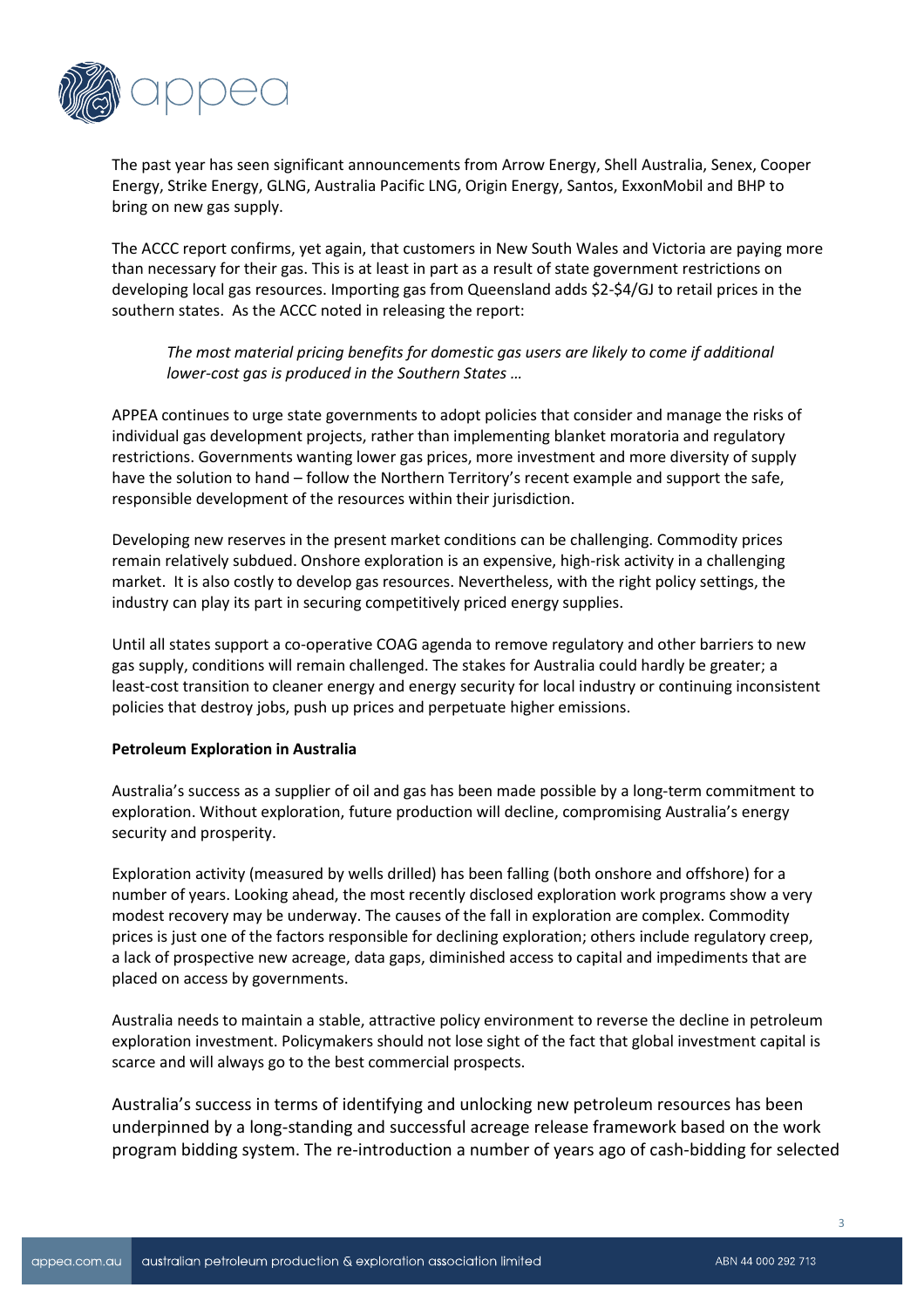

offshore exploration acreage has proven to be a failed policy. It was poorly designed and regulators failed to respond to the legitimate concerns of industry at the time of its reintroduction.



**Chart 1: Petroleum exploration wells drilled (offshore and onshore)**

Australia's success in terms of identifying and unlocking new petroleum resources has been underpinned by a long-standing and successful acreage release framework based on the work program bidding system. The re-introduction a number of years ago of cash-bidding for selected offshore exploration acreage has proven to be a failed policy. It was poorly designed and regulators failed to respond to the legitimate concerns of industry at the time of its reintroduction.

The work undertaken by the Department of Industry, Innovation and Science through the Offshore Resource Management Review was supported by industry, however few meaningful actions on the part of regulators are obvious in terms of addressing the ongoing impediments to exploration in underexplored and frontier areas.

APPEA welcomes the Government's continued commitment to providing high-quality, pre-competitive geoscience information. Australia's pre-competitive offshore geoscience work, undertaken at a national level by Geoscience Australia, is highly regarded and provides an essential information base for explorers and governments. A review of Geoscience Australia undertaken by the Department of Finance and Administration in 2011 confirmed that there are strong 'public good' reasons for ongoing public investment in geoscience research. Such investment delivers positive returns to the community.

The announcement of the Australian Government's "Gas Acceleration Program*"* that seeks to support new supplies of gas into the east coast gas market by fast tracking new developments was supported by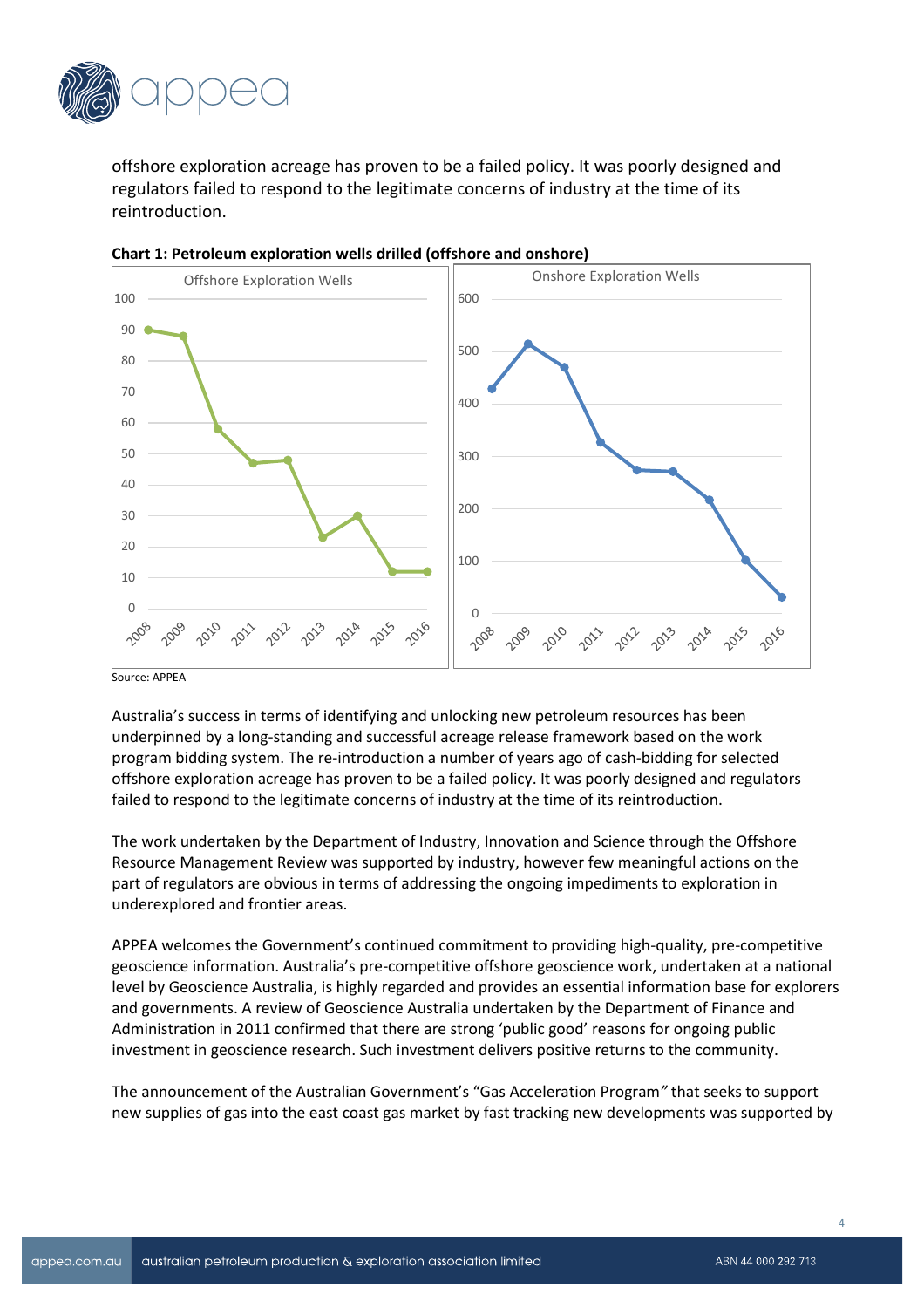

industry. <sup>6</sup> These are modest but targeted measures that seek to build confidence and utilise the experience of companies on the ground.

While there are no easy solutions that will deliver a quick recovery of Australia's exploration activity, regulators must understand that a 'business as usual' attitude will not deliver the new reserves needed to sustain and grow one of Australia's most important industries.

## **Taxation settings**

A strong and growing oil and gas industry creates enduring wealth and prosperity for all Australians. The oil and gas industry has been operating successfully in Australia for more than half a century. During that time, it is estimated the industry has paid more than \$250 billion – in today's dollars – to governments through resources charges and company tax.

A competitive taxation regime is essential if Australia is to continue to attract investment. Further investment in both existing and future oil and gas projects is needed to underpin secure and reliable energy supplies. Australia's oil and gas exploration in the last three years has seen activity fall to a 30-year low. Industry and governments must work together to identify and remove impediments to exploration and investment in gas supply.

The recent Organisation for Economic Cooperation and Development *Corporate Tax Statistic* study comparing more than 100 countries shows Australia is being left behind as other countries improve the competitiveness of their respective tax systems. For example, the report shows that Australia has the third highest effective corporate tax rate in the world. The Treasurer in the press release<sup>7</sup> on the report noted:

# *The OECD report highlights that tax is a factor that drives cross-jurisdiction competitiveness for investment.*

The industry continues to be confronted with challenging operating conditions. APPEA's oil and gas industry financial survey results for 2016-17 showed the industry recording its third consecutive year of net losses. Reflecting low commodity prices and unprecedented spending on new projects, the industry posted a record, net operating loss of \$7.6 billion in 2016-17, compared with a loss of \$4.5 billion in 2015-16. Despite recording the highest loss in three decades, tax contributions continued to be strong, with payments estimated at \$4.6 billion in 2016-17 (compared with \$4.2 billion in 2015-16).<sup>8</sup> These results highlight the enormous investments made by the industry and the solid returns to the community in revenue.

The petroleum resource rent tax (PRRT) has been operating successfully since the 1980s. It remains a global benchmark for profits-based resources taxation and has provided a stable framework that has underpinned investment in the industry over many years. The PRRT has been instrumental in promoting a long-term and robust exploration effort in Australia. It remains a perfect fit for oil and gas operations in Australia. The reforms announced in late 2018 to the tax have the potential underpin the next wave of investment in the industry over the next decade.

<sup>&</sup>lt;sup>6</sup> Media Release, Senator the Hon Matthew Canavan[, Gas Acceleration Program Grant Guidelines Released,](http://www.minister.industry.gov.au/ministers/canavan/media-releases/gas-acceleration-program-grant-guidelines-released) 20 December 2017.

<sup>7</sup> Media Release, Treasurer the Hon Josh Frydenberg, *[OECD report highlights low taxes are key to competitiveness,](http://jaf.ministers.treasury.gov.au/media-release/003-2019/)* 15 January 2019.

<sup>8</sup> APPE[A Financial](https://www.appea.com.au/media_release/oil-and-gas-industry-paying-substantial-tax-despite-record-operating-loss/) Survey 2016-17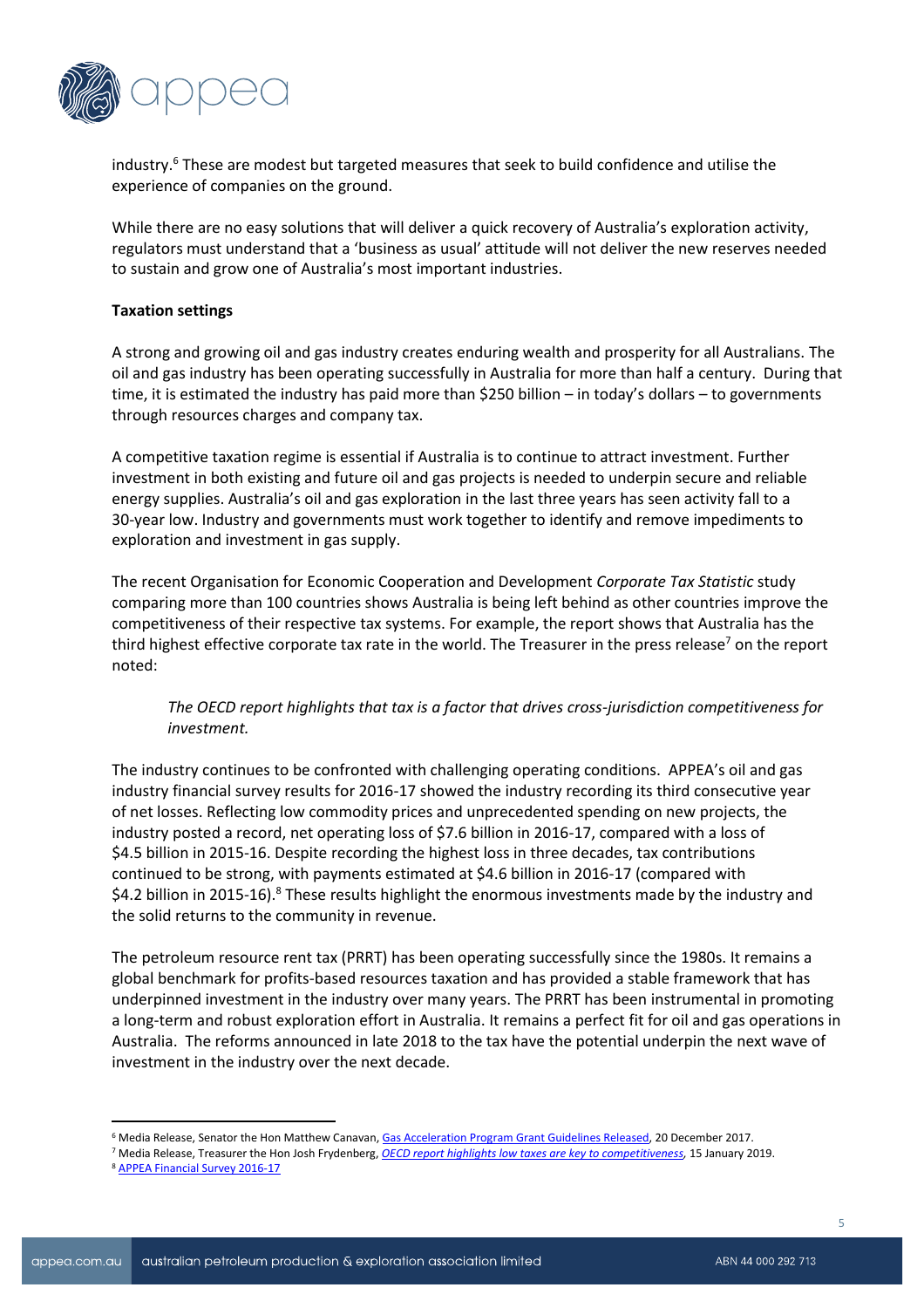

An area where the industry recommends reform relates to the taxation treatment of petroleum asset swaps and realignments. Prior to 2013, where certain conditions were met, the cost of acquiring an interest in a petroleum permit from another taxpayer was immediately deductible, which generally made a petroleum title swap both efficient and tax-neutral.

Following the May 2013 Federal Budget, immediate deductibility was replaced with deductibility over 15 years or a project's effective life. The impact of the change was to potentially make it costlier for investors to swap assets to aid resource development decisions. Some realignments that were executed prior to the law change may not have proceeded under the present law, given the large upfront cash that would have been required to meet both parties' tax obligations.

Post the 2013 announcement, the petroleum industry demonstrated the need for rollover relief for commercial transactions involving interest realignment permit swaps on the basis that these transactions were not the threat to revenue that the original law change was intended to address. The Government agreed to implement rollover relief for interest realignments within projects, however this did not extend to permit swaps across projects.

There is now a focus around the need to develop discovered gas resources and ensure the economic life of existing infrastructure is maximised. Challenges nevertheless remain in aligning the operational and commercial interests of the participants in different projects, including some that have significant taxation impacts. For example, where companies wish to swap their interests in a permit in exchange for an interest in a separate permit or infrastructure, parties are subject to potentially significant tax liabilities despite no immediate economic gain being generated.

To address the above concern, the industry recommends that the Government seeks to implement reforms to ensure that transactions involving swaps of permits and existing infrastructure in Australia, to the extent value has been merely exchanged, are tax neutral. Industry recognises that any cash component of a transaction (such as where differences in the values of permits or infrastructure exchanged are not the same) should still be subject to tax upfront as per the current law.

Such a "like for like asset" exchange rollover could achieve this outcome, similar to enacted laws applicable in the US and the UK. Rollover relief in these situations should not pose significant revenue concerns as there are no upfront deductions being claimed to reduce the other tax profits of the purchaser and there is no forgone tax revenue as the transaction may not have likely otherwise proceeded. The tax liability on the transaction itself is only deferred, not removed. Importantly, the broader picture here is that a new revenue stream for Government will potentially be unlocked.

Given Australia's vast size, remote terrain and distance from markets (both domestic and export), many permit areas which contain discovered resources cannot individually underpin the infrastructure required to undertake high cost exploration and/or development activities.

This presents challenges for both industry and governments. Government policy decisions need to consider facilitating access to multi-user infrastructure to better connect resource to markets. Industry needs to identify options where existing infrastructure can be jointly utilised to reduce costs and open up new opportunities.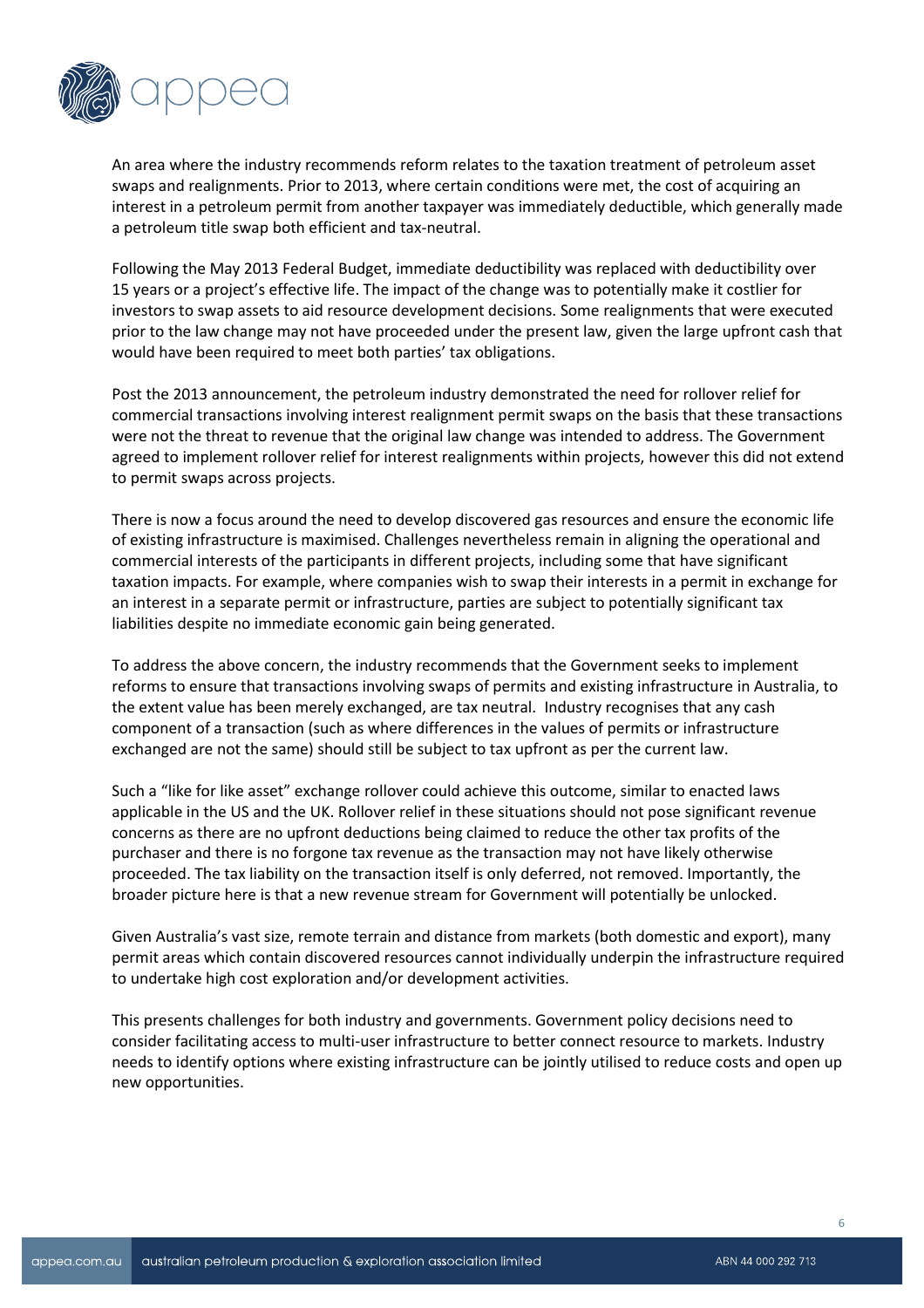

## **Conclusion**

Australia's upstream oil and gas industry remains committed to ongoing policy reforms that overcome the nation's high cost challenges and lead to more investment being secured to develop our abundant natural resources. To discuss any aspect of APPEA's submission, please contact Mr Damian Dwyer, Director – Economics at [ddwyer@appea.com.au.](mailto:ddwyer@appea.com.au)

Yours sincerely

M. Bouto

**Malcolm Roberts** Chief Executive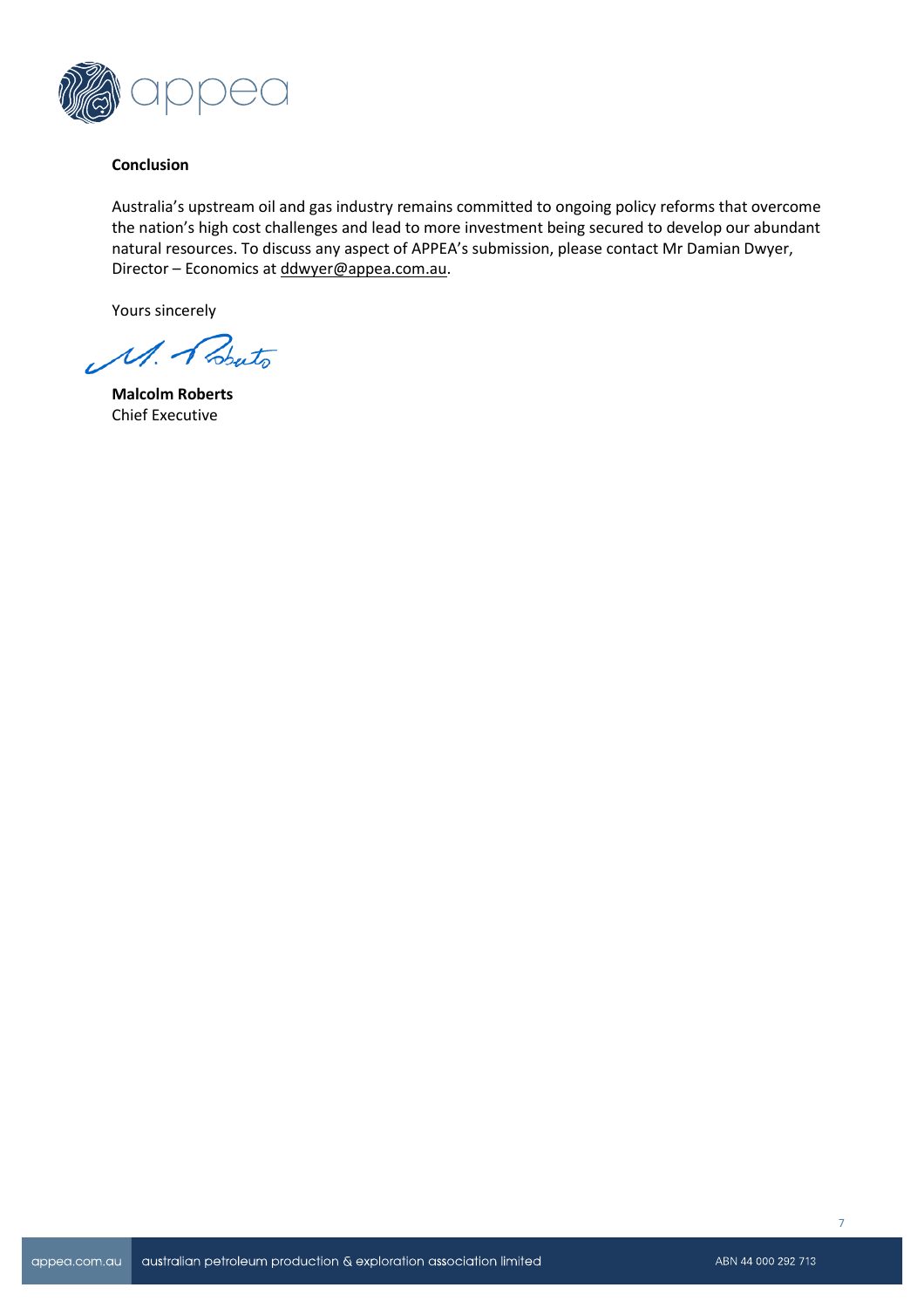

# **Appendix**

## **THE ECONOMIC CONTRIBUTION OF AUSTRALIA'S OIL AND GAS INDUSTRY**

Since the middle of the nineteenth century, the Australian oil and gas industry has contributed significantly to the Australian economy. The industry has supplied energy to Australia and through exports to our major trading partners, particularly in Asia.

The industry enters 2019 off the back of major investment in natural gas infrastructure and exploration totaling more than \$300 billion over the last decade that will benefit Australia through export revenue for decades to come.

#### *National Economic Benefits*

The Australian oil and gas industry directly employed more than 27,400 persons at the end of November 2018. This is 4 per cent increase year on year and more than double the employment from a decade ago.<sup>9</sup>

LNG is Australia's third largest commodity export after iron ore and coal. According to the Department of Industry, Innovation and Science, LNG exports have increased significantly over the last decade and totaled \$31 billion in 2017-18, an increase of 39 per cent, compared with a year ago and more than three times as compared to a decade ago. LNG exports are forecast to increase to \$50.4 billion in 2018-19 as new plants commissioned in the last 12 months start producing.<sup>10</sup>



# **Chart 2: Volume and value of Australia's LNG exports**

*Source: Department of Industry, Innovation and Science, Resources and Energy Quarterly publication series*

<sup>9</sup> Australian Bureau of Statistics, catalogue number 6291.0.55.003 - *[Labour Force, Australia, Detailed,](http://www.abs.gov.au/AUSSTATS/abs@.nsf/DetailsPage/6291.0.55.003Nov%202018?OpenDocument)* Quarterly, Nov 2018, table 06, released on 21 December 2018.

<sup>10</sup> Department of Industry, Innovation and Science, *[Resources and Energy Quarterly, December 2018,](https://publications.industry.gov.au/publications/resourcesandenergyquarterlydecember2018/documents/Resources-and-Energy-Quarterly-December-2018.pdf)* Canberra, Dec 2018, p. 50.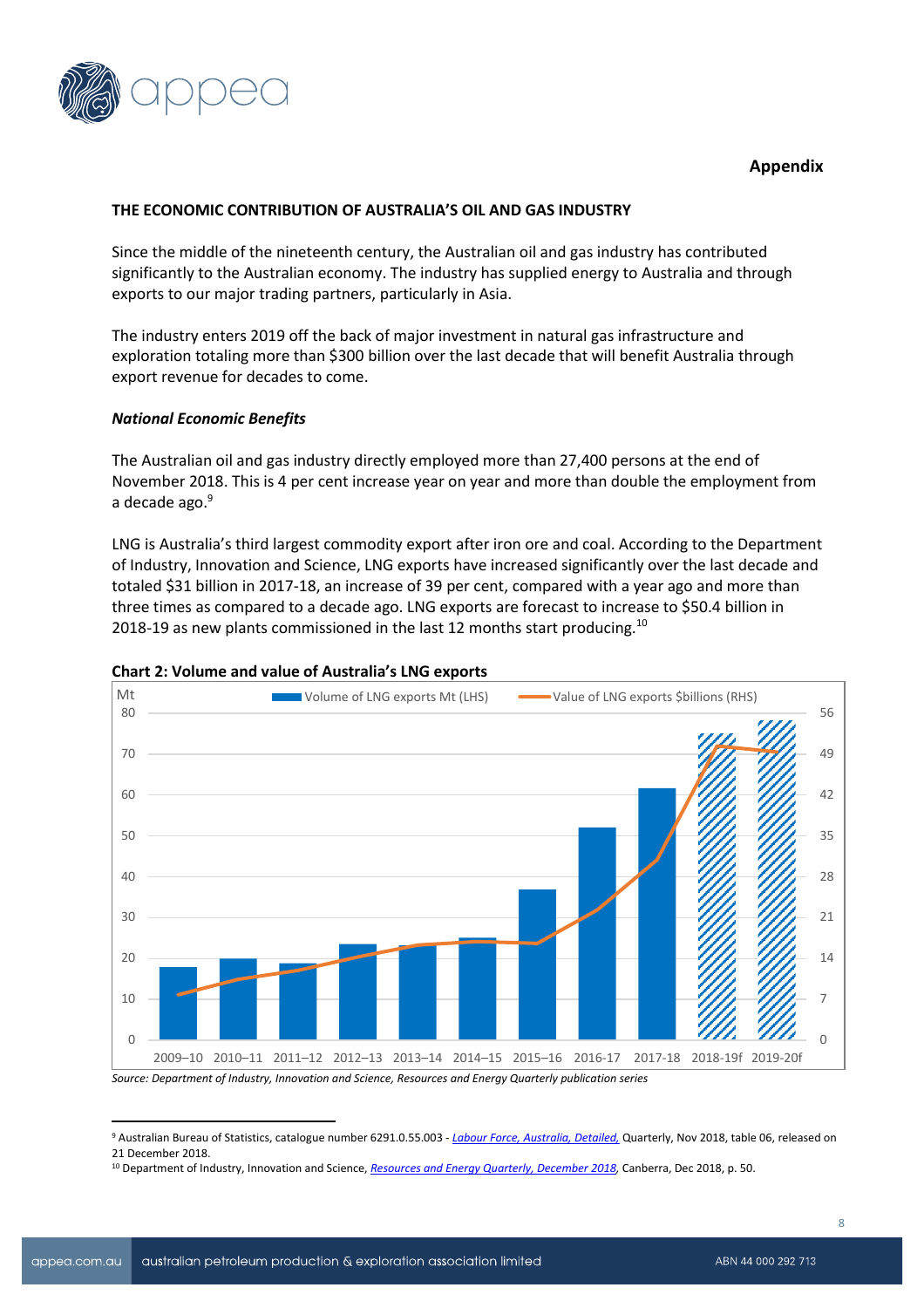

## *Contribution to domestic energy consumption*

The Australian oil and gas industry plays a critical role in supplying energy in Australia, to residential and commercial customers, directly and through electricity generation. Gas powered electricity generation provides security, reliability, affordability to the electricity grid, and has half the emissions compared to coal.

In Australia, oil and gas are the largest and third largest fuel sources of energy consumption, together accounting for more than 62 per cent of energy consumption in 2016-17 (oil – 38 per cent, gas – 25 per cent).<sup>11</sup>

Oil is used mainly in the transport sector (70 per cent), mining (10 per cent), manufacturing (9 per cent), agriculture (4.6 per cent) and in commercial, services, electricity generation, residential and construction sectors.

Natural gas accounted for almost quarter of all energy consumption in Australia in 2016-17 up from 19 per cent in 2000-01. Natural gas is used in electricity generation (37 per cent), manufacturing (27 per cent), mining (21 per cent), residential use (12 per cent), in commercial services, transport and the construction sectors.<sup>12</sup>

Natural gas is both a source of energy and an essential raw material for the manufacturing of everyday products like glass, ceramics, bricks, cement, plastic packaging for food and beverages, fertilisers, antifreeze, metals like aluminium, copper, zinc, tin and in processes of food preparation, fermentation and brewing. In most cases, there is no substitute for gas.

Natural gas is also a critical fuel for electricity generation in Australia. It currently accounts for around 10 per cent of National Electricity Market (NEM) generation and 21 per cent of Australian electricity generation. However, it is widely acknowledged that the path to lower emissions needs a lot more gas-fired generation.

Intermittent renewable energy requires "on call' electricity generation to manage falls in renewable output or spikes in demand. Gas-fired generation is a key technology capable of delivering that flexible response since it can ramp up and down quickly. On-call gas-fired electricity generation will continue to back up intermittent renewable generation into the foreseeable future. Renewable projects will also have a new incentive to create firm dispatchable power. This will provide new opportunities for natural gas and renewables to partner in providing affordable, reliable and low-emissions energy to Australian consumers and industry.

APPEA believes if Australia is to achieve its 2030 Paris agreement emissions targets in a cost-effective manner and ensure supply stability, by 2030, gas-fired generation would need to produce about half of Australia's electricity.

Globally, as well the Australian oil and gas industry is playing its part in reducing  $CO<sub>2</sub>$  emissions. According to recent government estimates, Australian LNG exports are reducing emissions by at least 130 million

<sup>11</sup> Department of the Environment and Energy, *[Australian Energy Update 2018](https://www.energy.gov.au/publications/australian-energy-update-2018)*, September 2018, Table C.

<sup>12</sup> Department of the Environment and Energy, *[Australian Energy Update 2018](https://www.energy.gov.au/publications/australian-energy-update-2018)*, September 2018, Table F.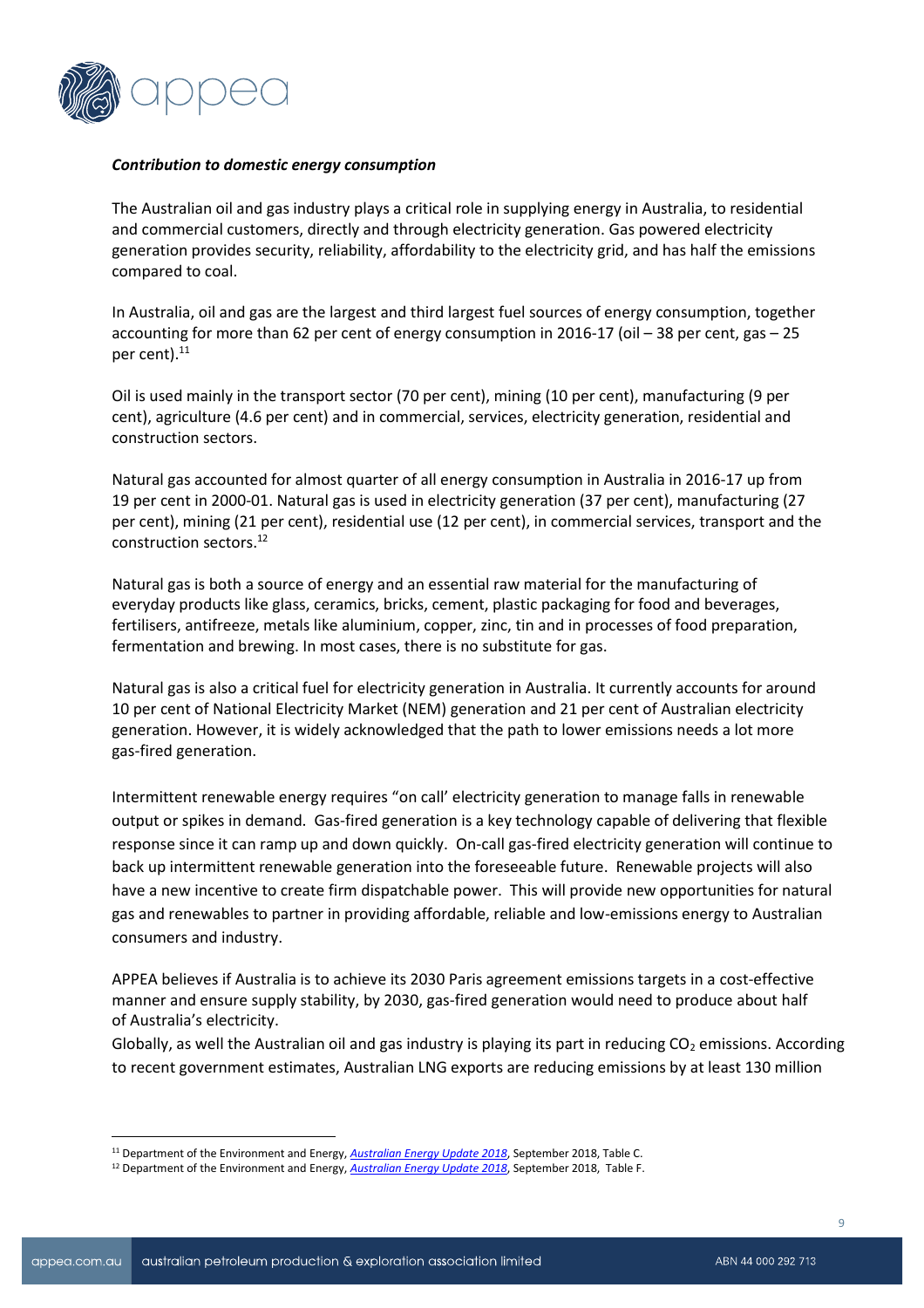

tonnes in our customer nations – equivalent to almost a quarter of Australia's emissions.<sup>13</sup> Australian LNG is doing its bit in addressing the global problem of climate change.

# *Global gas demand – the economic opportunity*

According to the International Energy Agency (IEA), global gas demand is forecast to increase by 43 per cent to 2040 at an annual rate of 1.6 per cent. <sup>14</sup> Gas share of global energy demand will increase to a quarter, overtaking coal to be the second largest fuel source after oil. By 2040, industrial use of gas is forecast to increase by 66 per cent.<sup>15</sup>

The IEA forecasts inter-regional gas trade is expected to increase by 67 per cent, totaling 1289 bcm by 2040. By 2040, 59 per cent of international gas trade is expected to be in the form of LNG, with LNG trade accounting for 84 per cent of the growth to 2040. The Australian oil and gas industry is well placed to capitalize on the opportunity ahead with a significant investment in production capacity over the last decade.

#### **INDUSTRY CHALLENGES**

The outlook for the Australian oil and gas sector is one with significant opportunities as well as significant challenges. The benefits of a growing LNG industry cannot be taken for granted. Looking forward to 2019 and beyond, Australia faces intense competition from established and emerging lowcost producers in the global market, particularly the United States, which is expected to triple its LNG capacity by 2020 to total 70 million tonnes.

#### *Low Prices*

 $\overline{a}$ 

Global prices for oil and gas fell significantly in 2016, but have staged a recovery over the last two years. Despite the recovery, the prices for both oil and gas are lower than forecast, when investment decisions were made resulting in losses and write-downs for many projects. The declining prices resulted in very challenging conditions for the sector. The industry responded to the steep decline in prices by acting to lower costs across the board, introduce more innovative work practices and reexamine existing business models.

Exploration expenditure has been affected significantly. According to ABS data, total petroleum exploration expenditure (offshore and onshore) in 2017-18 was \$1 billion, down 25 per cent as compared with 2016-17 and at levels last seen in 2004-05.<sup>16</sup>

<sup>13</sup> Hon. Melissa Price, Minister for the Environment*, [June Quarterly Update of Australia's National Greenhouse Gas Inventory released](http://www.environment.gov.au/minister/price/media-releases/mr20181130a.html),* media release, 30 November 2018.

<sup>&</sup>lt;sup>14</sup> International Energy Agency, World Energ[y Outlook](https://www.iea.org/weo2018/) 2018, November 2018, p. 526, Paris.

<sup>&</sup>lt;sup>15</sup> International Energy Agency[, World Energy Outlook 2018,](https://www.iea.org/weo2018/) November 2018, p. 526, Paris.

<sup>16</sup> ABS, *[Mineral and Petroleum Exploration](http://www.abs.gov.au/AUSSTATS/abs@.nsf/DetailsPage/8412.0Sep%202018?OpenDocument)*, Catalogue No. 8412.0, released 3 December 2018, Table 6a.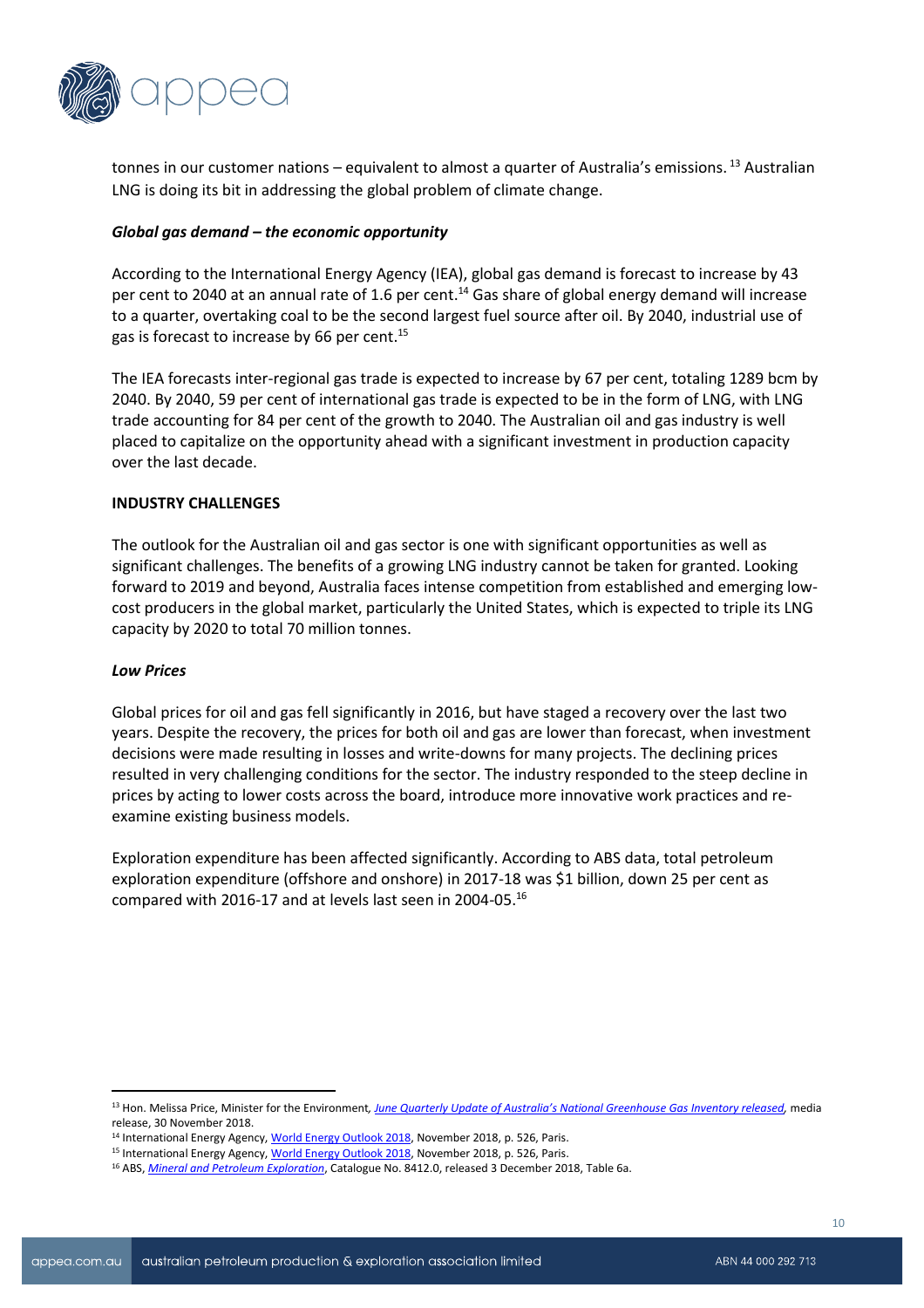

**Chart 3: Global oil and LNG price**



*Source: BP Statistical Review of World Energy, IndexMundi, World Bank*

# *Industry Financial Performance*

The Australian oil and gas industry is confronted with a variety of taxes, charges and fees in relation to petroleum activities. These include resource taxes (including the petroleum resource rent tax, petroleum royalties and production excise), company income tax and numerous other taxes, fees and charges ranging from import duties to state based licencing fees and duties.

Since its inception, the Australian oil and gas industry has contributed more than \$250 billion – in today's dollars – to governments through resources charges and company tax. APPEA's 2016-17 financial survey results highlighted the challenging operating conditions confronting the oil and gas industry in Australia. The industry recorded a third consecutive year of net operating loss in 2016-17, recording a net operating loss of \$7.6 billion (compared with a loss of \$4.5 billion in 2015-16), reflecting low commodity prices and unprecedented spending on new projects.

The average price received for the sale of oil and gas fell from \$A49 in 2015-16 to \$A46 on a barrel of oil equivalent basis in 2016-17. Despite the significant deterioration in the industry's overall financial position, the industry paid an estimated \$4.6 billion in total tax payments in 2016-17 (compared with \$4.3 billion in 2015-16) to governments – dispelling the myth that the industry is not paying its way.<sup>17</sup>

<sup>17</sup> APPEA, *[Financial Survey 2016-17](https://www.appea.com.au/media_release/oil-and-gas-industry-paying-substantial-tax-despite-record-operating-loss/)*.